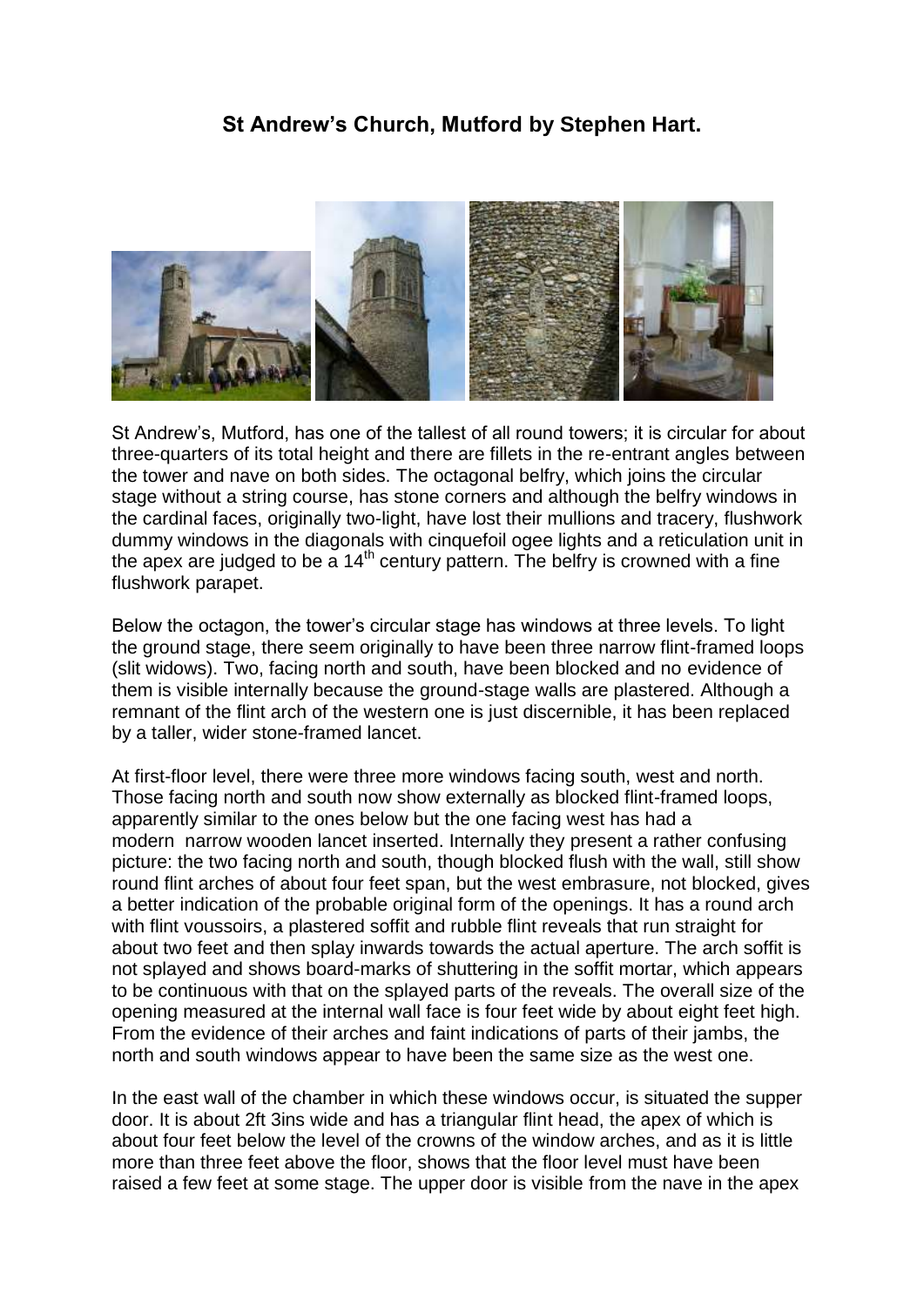of the floor, showing that the nave would have been its present height when the tower was built. Within the first floor and above the tower arch on the ground floor, the internal tower plan shape is circular.

The external fabric of the tower is well-coursed flintwork up to a level of about 2ft 6ins above the heads of the first-floor windows, i.e. roughly the level of the nave roof ridge. Above this, the flints look smaller, their coursing discipline is less marked and occasional medieval bricks are to be seen in the fabric. These are quite distinct from the obvious brick repairs at the top. A change in the flintwork is discernable at a corresponding level internally. At the top of this stage a small stone cusped lancet faces south-west.

The tower arch is pointed: it is tall, about 11ft to springing level, and it spans 10ft 6ins. Facing the nave the jambs of the opening have 45-degree splays, 2ft 2ins wide, but as the opening is the same width as the tower's north-south diameter, the reveals of the opening within the tower are continuous with the tower walls, being tangential to the inside curvature. The arch itself is four times chamfered on both sides: on the nave side, the chamfers die into the jamb splays and on the tower side into the flat reveals. Measured at the apex, the arch is just under four feet thick – slightly less than the nave west wall measured outside the tower, although it should be recognised that, because of the limited internal width of the nave, the short lengths of the nave west wall visible externally are actually the "ends" of the nave side walls.

Mutford round tower is the only one to which a galilee porch has been added. Its walls of uncoursed flint, quite different from the tower walls, are simply butted up against the tower; the side walls each have a single-light trefoil window and west quoins of dressed stone. The west wall contains a dressed stone entrance arch spanning 8ft 4ins, which, despite the semi-circular form of the arch, is clearly Gothic rather than Norman: the arch itself is twice chamfered (one plain, one hollow) and dies into the jamb stonework rather than springing from imposts in the Norman manner and it has a hood-mould of cyma section – definitively post-Norman. These Gothic details and the pointed entrance doorway into the tower with its segmental rere-arch within indicate a 14<sup>th</sup>-century date. A comparable example of a 14th century semi-circular arch in a contemporary wall is the doorway in the nave north wall at Blundeston, rebuilt from low level.

On the north side of the tower, coursed flintwork in the west and north walls of the nave is similar to that in the tower's lower stage, and Caen stone quoins of typical Norman proportions at the north-west corner show no evidence of later insertion – in fact the mortar in the weathered jointing between the stones can be seen to be continuous with that in the adjacent walling flintwork.

The nave north wall is about three feet thick and has two two-light Perpendicular windows, the westernmost one apparently in a blocked former north doorway opening. Below the eastern one, internally, a Norman arch with chevron decoration spans a recess – probably a wall tomb. The arch voussoirs were no doubt salvaged from elsewhere in the church and reset in this position, and measurement shows that the original arch span would have been about 7ft 9ins.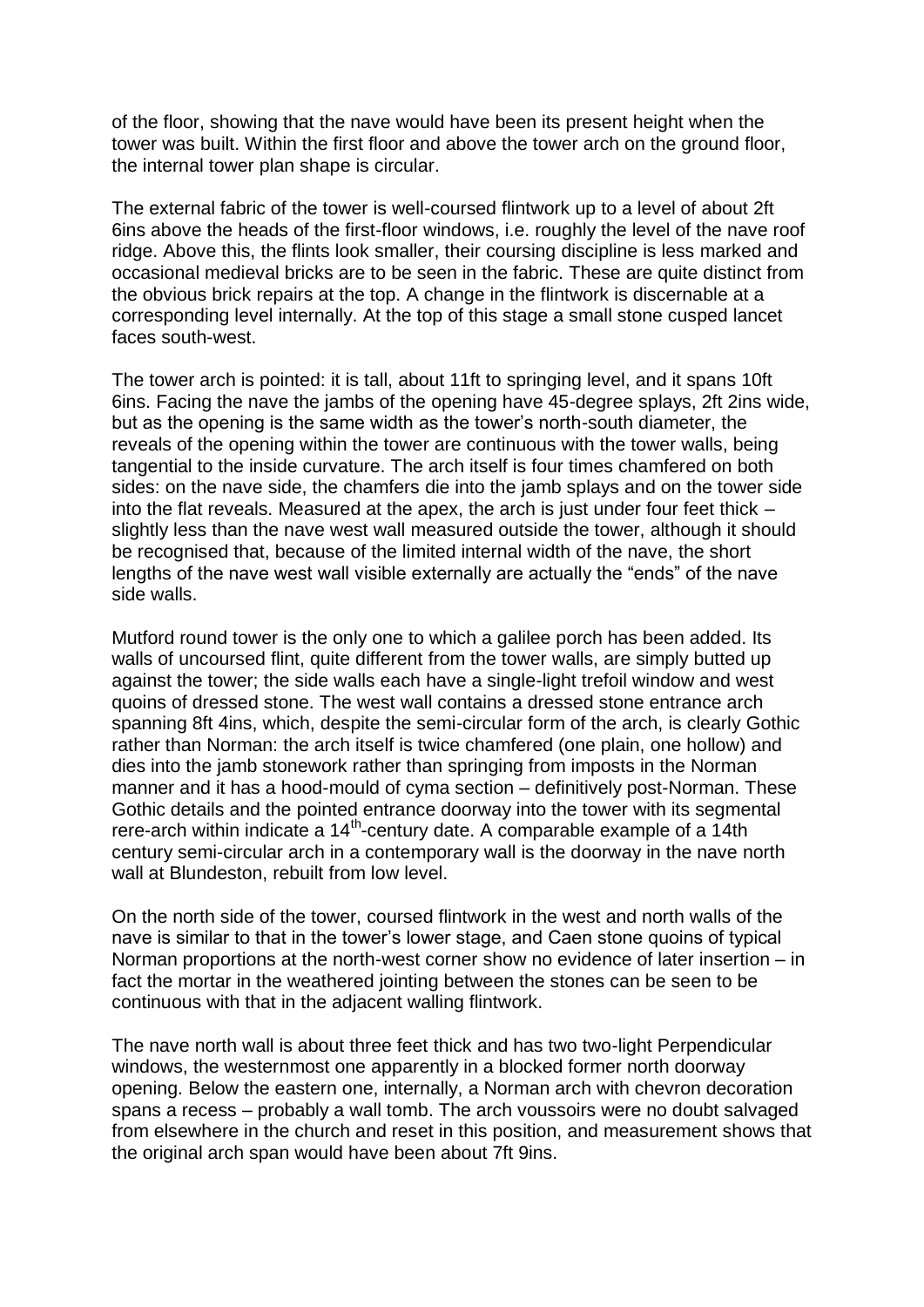The chancel seems to have been rebuilt in the  $14<sup>th</sup>$  century, with the present chancel arch. Its north wall has a stone plinth and contains a huge blocked window, shafted inside, and comparable in size to the beautiful, though probably restored three-light east window in which a five-petalled-flower form motif forms the tracery above the centre light. An exquisite dado of flushwork panelling extends across the full width of other east end and around the diagonal corner buttresses.

A large archway in the chancel south wall, brutally blocked in red brick, suggests that a transept or chapel once stood to the south of the chancel and a thick buttress to the east of the blocked opening is probably a remnant of its east wall.

The south arcade and aisle are probably also  $14<sup>th</sup>$  century. The arcade has doublechamfered arches on octagonal piers and the two-light side windows have Y-tracery – a style used for many years after 1300. Sadly, the interesting-looking west window has lost the tracery from the large oval in the apex above its two ogee lights.

## Dating the tower

Measurement has shown that, had the church originally stood without a tower, its west wall would have been about four foot thick, but since the wall thickness at the tower arch apex is not greater than this by at least the thickness of a layer of flints (it is in fact slightly less than four feet) and the tower east wall internally is circular, the tower and nave west wall must have been built together at the same date. This is borne out by the similarity of the flintwork of the nave north and west walls to the lower walls of the tower. By virtue of its coursed flintwork and its north-west quoins of Caen stone, the nave would appear to be Norman, and hence the tower also.

However, flint-framed windows in the tower, a triangular-headed upper door and fillets between tower and nave are features that have been identified by the Taylors in their Anglo-Saxon Architecture as being characteristic of Saxon workmanship and so could suggest a pre-Conquest date for the tower. All these features, though, have also been found in post-Conquest buildings and are not therefore proof of Saxon date. A triangular-headed upper door is visible in the Norman tower at Flitcham for example, and several Norman and post-Norman round towers have fillets (e.g. Haddiscoe and Frostenden). As regards the first-floor flint windows, if they were original larger round-headed openings subsequently reduced, this proves that their exterior flint frames must have been post-Conquest.

These first-floor windows present a particular problem: their design internally is so unusual that it is difficult be certain how much, or if any alteration has been made. Their size and straight jambs suggest that they could have been belfry windows, but on the other hand the facts that they are lower than the nave ridge and that the upper door gives access to the chamber in which they are situated, argues against them having been belfry windows. Is it conceivable that a "tower" no higher than the nave would have been built to house a bell? It would have been simpler and more effective just to mount a bell externally on the gable!

It is suggested that the tower, built at the same time as the nave early in the  $12<sup>th</sup>$ century, originally had a contemporary belfry stage perhaps of about the same height as the present circular stage. During the  $14<sup>th</sup>$  century, this belfry came down, to be